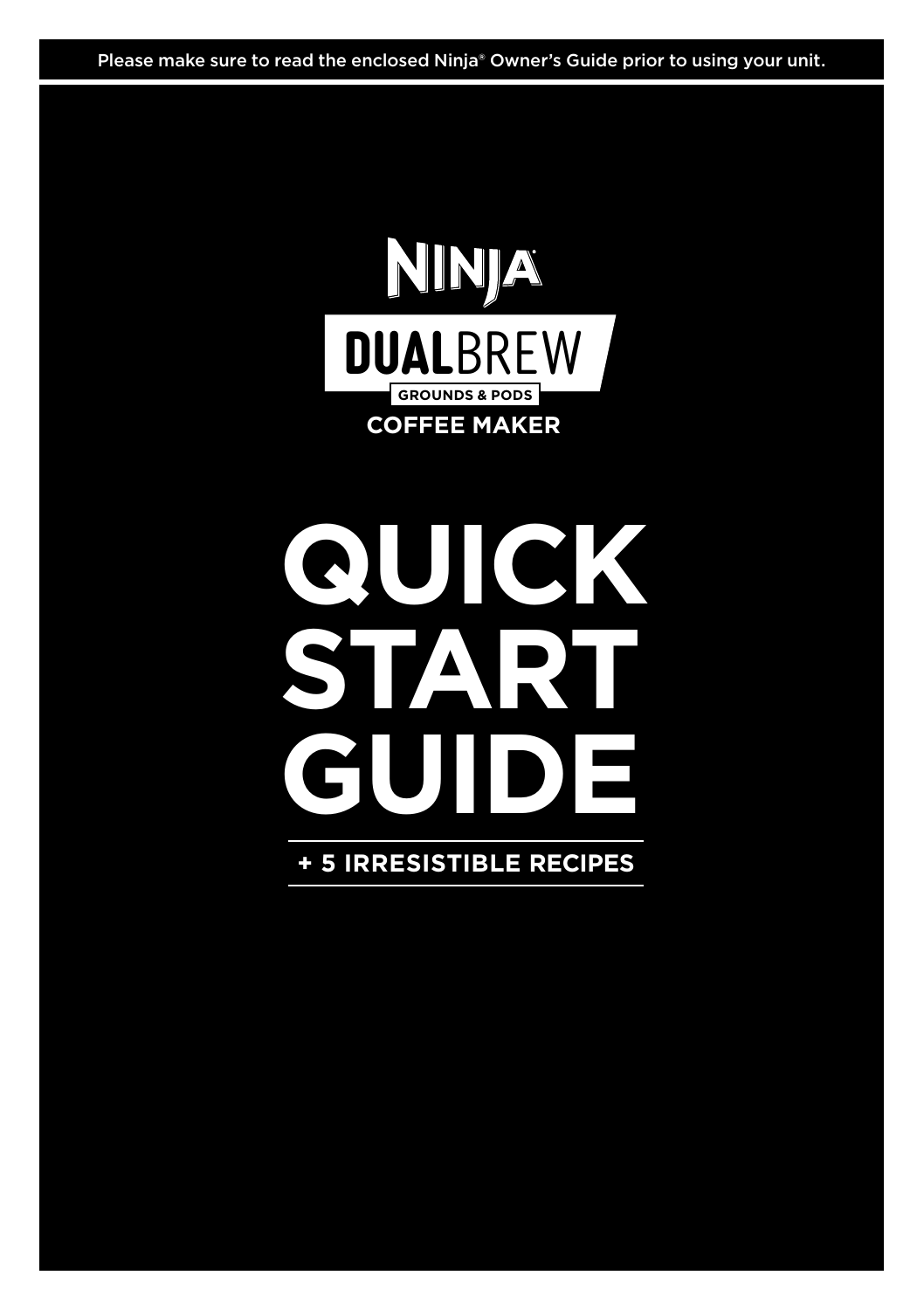### The sliding showerhead makes it easy to access the coffee brew basket. By sliding the showerhead **GET TO KNOW YOUR BACK UNDER THE HOODS, YOU COFFEE MAKER**

#### **FILLING THE WATER RESERVOIR**



**FILL TO THE MAX LINE**  Fill up to, but do not exceed, the Max Fill line.

#### **SLIDING SHOWERHEAD**







#### **INSTALLING THE NINJA® POD ADAPTER**

Each Ninja DualBrew Coffee Maker comes with a unique Ninja Pod Adapter. To use it, slide open the showerhead and ensure the brew basket is installed. Place the adapter in the brew basket and push down firmly so it snaps into place. Slide the handle toward you to lock in the adapter. Then open the latch, insert a pod, and close the latch tightly.



**NOTE:** The Ninja Pod Adapter is only compatible with K-Cup pods

#### **NINJA SMART SCOOP™**

**The Ninja Smart Scoop** takes the guesswork out of measuring. The numbers beside the icons show the number of scoops recommended for each brew size. Use the large scoop for  $1/4$ ,  $1/2$ , and full carafe; use the small scoop for all other coffee sizes.



| <b>SERVING SIZE</b> | <b>NINJA SMART SCOOP™</b> |
|---------------------|---------------------------|
|                     | <b>GROUND COFFEE</b>      |
| 信烟                  | 2-3 small scoops          |
|                     | 3-5 small scoops          |
|                     | 3-4 big scoops            |
|                     | 4-6 big scoops            |

#### **CUP, MUG, OR CARAFE**



**CUP**  Pull down the cup platform to set a mug on it.



**TRAVEL MUG & XL SIZES**  Place an XL Cup, Travel Mug, or XL Tumbler on the base of the brewer.



**one of the Carafe sizes on Classic or Rich Brew.**

Intelligent Warming Plate. **The Intelligent Warming Plate will turn on only if brewing** 

#### **WANT YOUR COFFEE TO STAY HOT LONGER?**



You can program how long the Intelligent Warming Plate remains on (up to 4 hours). See Owner's Guide for more details.

**The Intelligent Warming Plate can be turned off manually by pressing KEEP WARM. It can be turned on manually by pressing KEEP WARM while a Classic or Rich brew style and any Carafe size is selected.**

**NOTE:** The **HOT SURFACE** indicator light will illuminate when the warming plate surface is hot. The light will remain illuminated until the warming plate has returns to a safe temperature.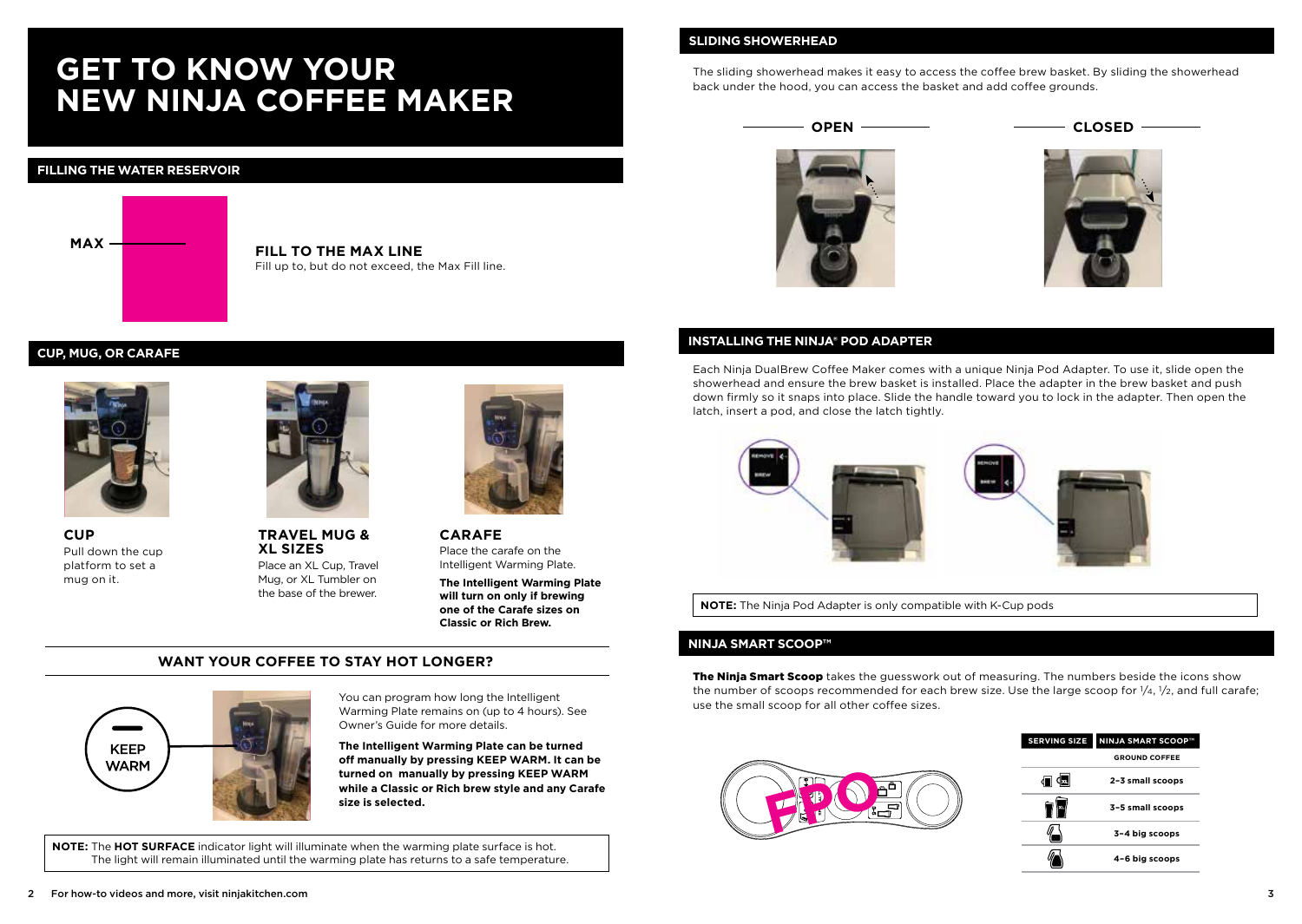Once coffee grounds or a pod is inserted and the sliding showerhead is closed, the machine senses which method to brew.

**OR**







Slide back the showerhead to access the coffee brew basket. Insert a paper or permanent filter in the basket.

Use the Ninja Smart Scoop™ to add your desired amount of coffee grounds. (Refer to the previous page for sizes.)

Slide back the showerhead to access the coffee brew basket. DO NOT insert a paper or permanent filter in the basket.

Place the adapter in the brew basket and push down firmly so it snaps into place. Slide the handle toward you to lock in the adapter.



Slide the showerhead back, ensuring it is completely closed.



Open the latch, insert a pod, and close the latch tightly to pierce the pod for brewing.

#### Press the BREW STYLE button to choose a style





#### **4 CHOOSE A BREW**

Press the BREW STYLE button to choose a style.





Richer than classic, with more intense flavor that really stands up to milk, cream, or flavoring.



**OVER ICE**

Specially designed to brew hot **over ice** for freshly brewed iced coffee that is not watered down.

carafe sizes.

#### Always fill your vessel to the top with ice cubes before brewing Over Ice.

**NOTE: DO NOT use glassware**. However, the provided Ninja carafe is made of specialized glass that is safe to use.

#### **5 BREW**



Press the **START BREW** button to start brewing.

**THERE WILL BE A PAUSE. THAT'S OK.**

The pause is part of the pre-infusion cycle that unlocks the full flavor of your coffee.

#### A DRIP STOP A

#### CAN'T WAIT FOR THAT FIRST CUP?

Close the drip stop to pause the carafe brew cycle, and then pour yourself a cup. Reopen the drip stop to continue the brew.

#### STOP THE DRIPS AFTER A BREW

At the end of a brew, close the drip stop to prevent coffee dripping from brew basket.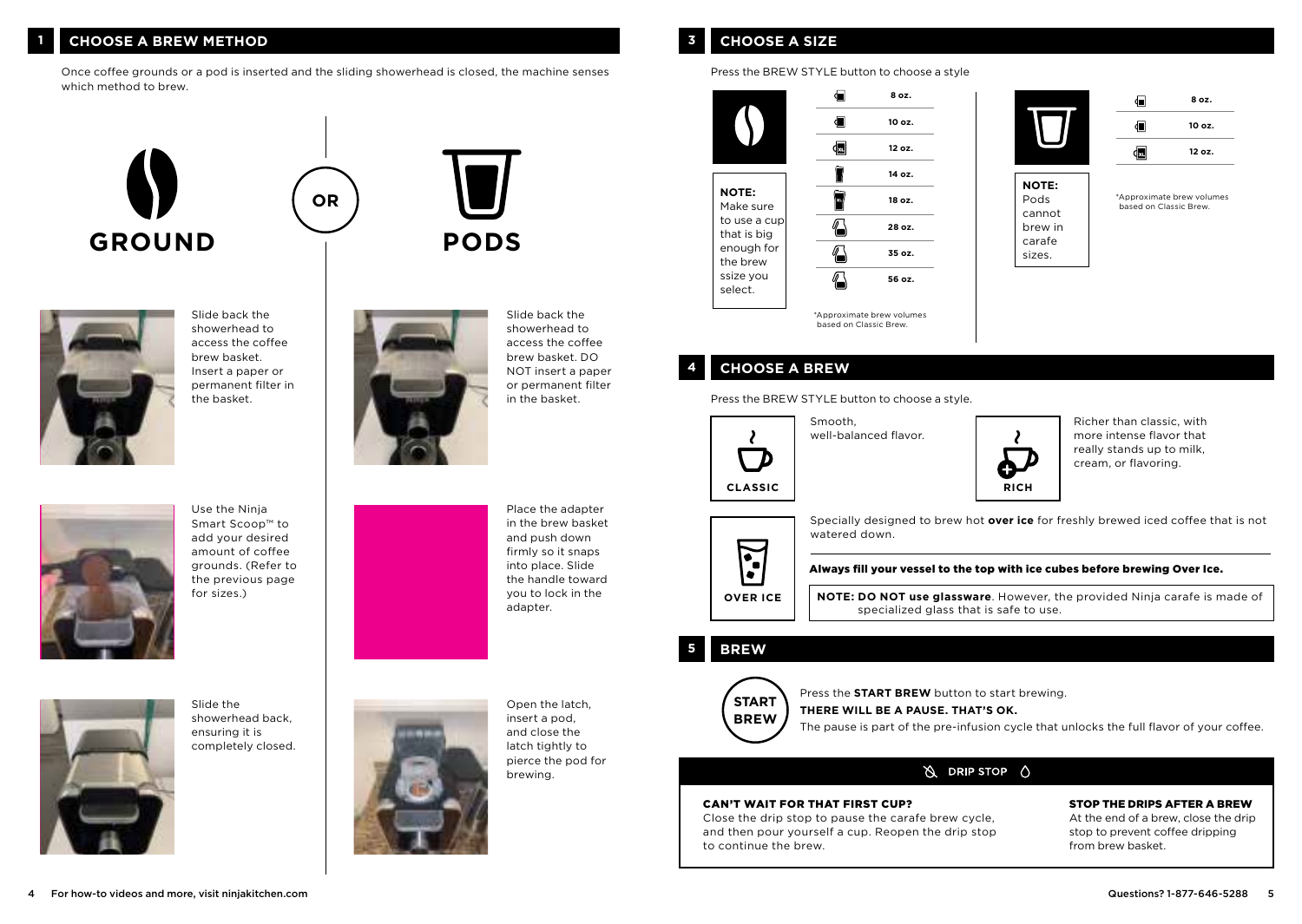### **MAPLE PECAN COFFEE**

**CLASSIC**

**Size:** Full Carafe setting **Brew:** Classic **Makes:** 4 (12-ounce) servings

#### **INGREDIENTS**

6 Ninja® Big Scoops (or 12 tablespoons) ground pecan-flavored coffee

- $\%$  cup heavy cream
- 2 tablespoons maple syrup
- 1 ⁄2 teaspoon ground cinnamon, plus more for garnish

#### **DIRECTIONS**

- **1** Following the measurement provided, place the ground coffee into the brew basket.
- **2** Set the carafe in place to brew.
- **3** Select the Full Carafe size; press the Classic Brew button.
- **4** While coffee is brewing, whip heavy cream with maple syrup and cinnamon until soft peaks form.
- **5** When brew is complete, pour coffee into 4 mugs. Top with whipped cream and cinnamon.

## **COCONUT CARAMEL ICED COFFEE**

**OVER ICE**

**Size:** XL Multi-Serve setting **Brew:** Over Ice **Makes:** 1 (22-ounce) serving

#### **INGREDIENTS**

5 Ninja® Small Scoops (or 5 tablespoons) ground coconut coffee

2 cups ice

1 ⁄4 cup caramel sauce

1 ⁄4 cup half & half

#### **DIRECTIONS**

- **1** Following the measurement provided, place the ground coffee into the brew basket.
- **2** Place the ice, caramel sauce, and half & half into a 22-ounce or larger plastic cup; set cup in place to brew.
- **3** Select the XL Multi-Serve size; press the Over Ice Brew button.
- **4** When brew is complete, stir to combine.

## **CREME DE CARAMEL COFFE**

**OVER ICE**

**Size:** Travel setting **Brew:** Over Ice **Makes:** 1 (16-ounce) serving

#### **INGREDIENTS**

4 Ninja® Small Scoops (or 4 tablespoons) ground coffee

- 
- 2 cups ice
- 2 tablespoons caramel syrup
- 2 tablespoons half & half

### **DIRECTIONS**

- **1** Following the measurement provided, place the ground coffee into the brew basket.
- **2** Place the ice, caramel syrup, and half & half into a large plastic cup; set cup in place to brew.
- **3** Select Travel size Over Ice brew.
- **4** When brew is complete, stir to combine.

### **ORANGE CREAM ICED COFFEE**

**Size:** Half Carafe setting **Brew:** Over Ice **Makes:** 4 (9-ounce) servings

#### **INGREDIENTS**

3 Ninja® Big Scoops (or 6 tablespoons) ground coffee 3 cups ice Peal of orange, pith removed 2 tablespoons plus

2 teaspoons sugar

 $3/4$  cup heavy cream

#### **DIRECTIONS**

- **1** Following the measurement provided, place the ground coffee into the brew basket.
- **2** Place the ice, orange peel, vanilla, sugar and heavy cream into the carafe; set in place to brew.
- **3** Select the Half Carafe size; press the Over Ice Brew button.
- **4** When brew is complete, stir to combine. Pour coffee into 4 glasses.

**OVER ICE**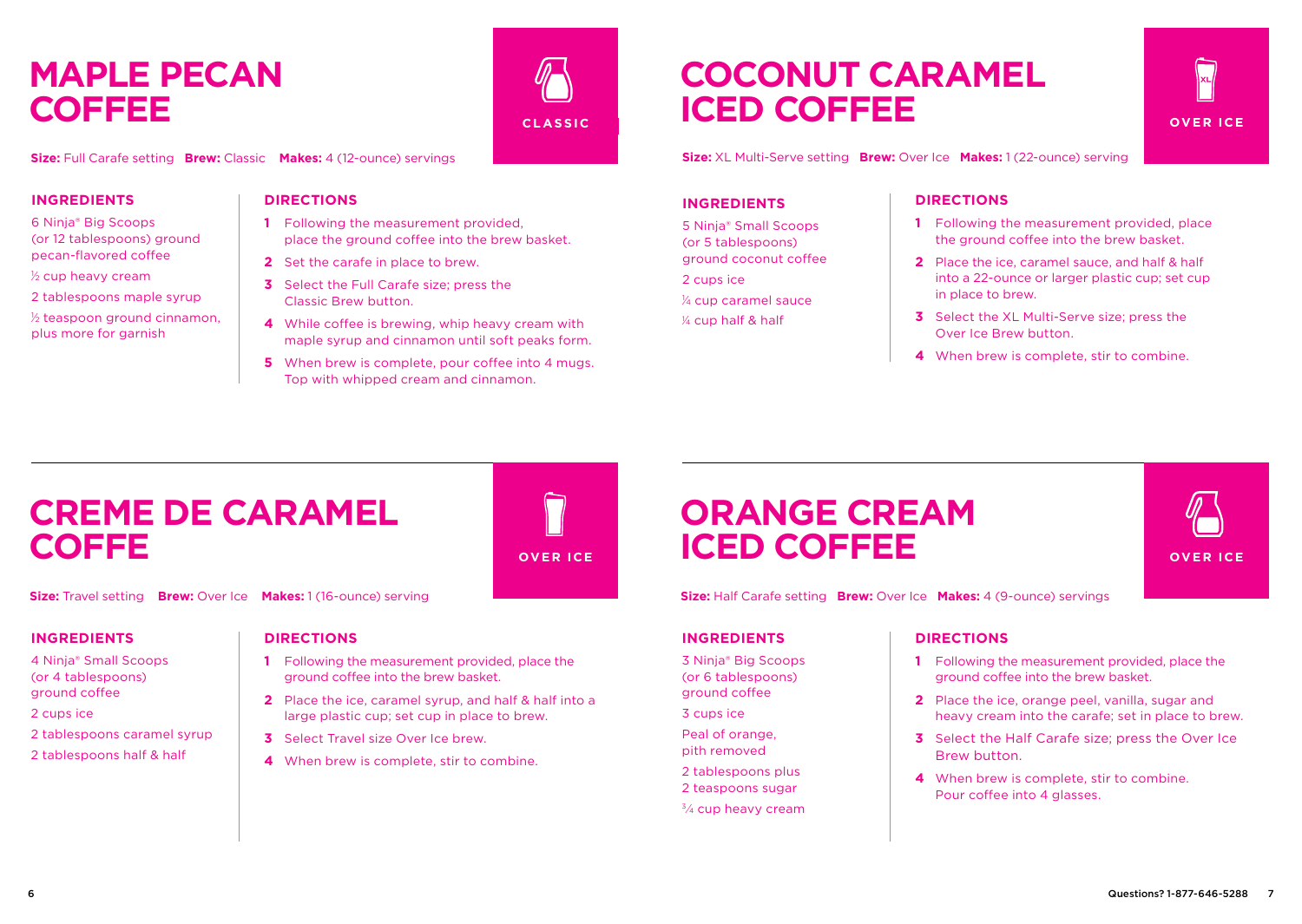### **MEXICAN SPICED COFFEE**



**NOTES**

**Size:** Half Carafe setting **Brew:** Rich **Makes:** 4 (7-ounce) servings

#### **INGREDIENTS**

- 3 Ninja® Big Scoops (or 6 tablespoons) ground coffee
- 1 teaspoon ground cinnamon
- $\%$  teaspoon chili powder
- 1 ⁄4 teaspoon cayenne pepper
- $\%$  cup heavy cream
- 1 tablespoon unsweetened cocoa powder
- 1 tablespoon confectioners' sugar

#### **DIRECTIONS**

- **1** Following the measurements provided, stir together the ground coffee, cinnamon, chili powder, and cayenne pepper; place into the brew basket.
- **2** Set the carafe in place to brew.
- **3** Select the Half Carafe size; press the Rich Brew button.
- **4** While coffee is brewing, whip heavy cream with cocoa and confectioners' sugar until soft peaks form.
- **5** When brew is complete, pour coffee into 2 mugs and top each with the whipped cream.

## **THAI-STYLE ICED COFFEE**



**Size:** Travel setting **Brew:** Over Ice **Makes:** 1 (16-ounce) serving

#### **INGREDIENTS**

- 4 Ninja® Small Scoops (or 4 tablespoons) ground coffee
- $\%$  teaspoon ground cinnamon
- 1 ⁄4 teaspoon ground ginger
- 2 cups ice
- 2 tablespoons vanilla syrup
- 2 tablespoons half & half

#### **DIRECTIONS**

- **1** Following the measurements provided, place the ground coffee, cinnamon, and ginger into the brew basket.
- **2** Place the ice, vanilla syrup, and half & half into a large plastic cup; set cup in place to brew.
- **3** Select the Travel size; press the Over Ice Brew button.
- **4** When brew is complete, stir to combine.